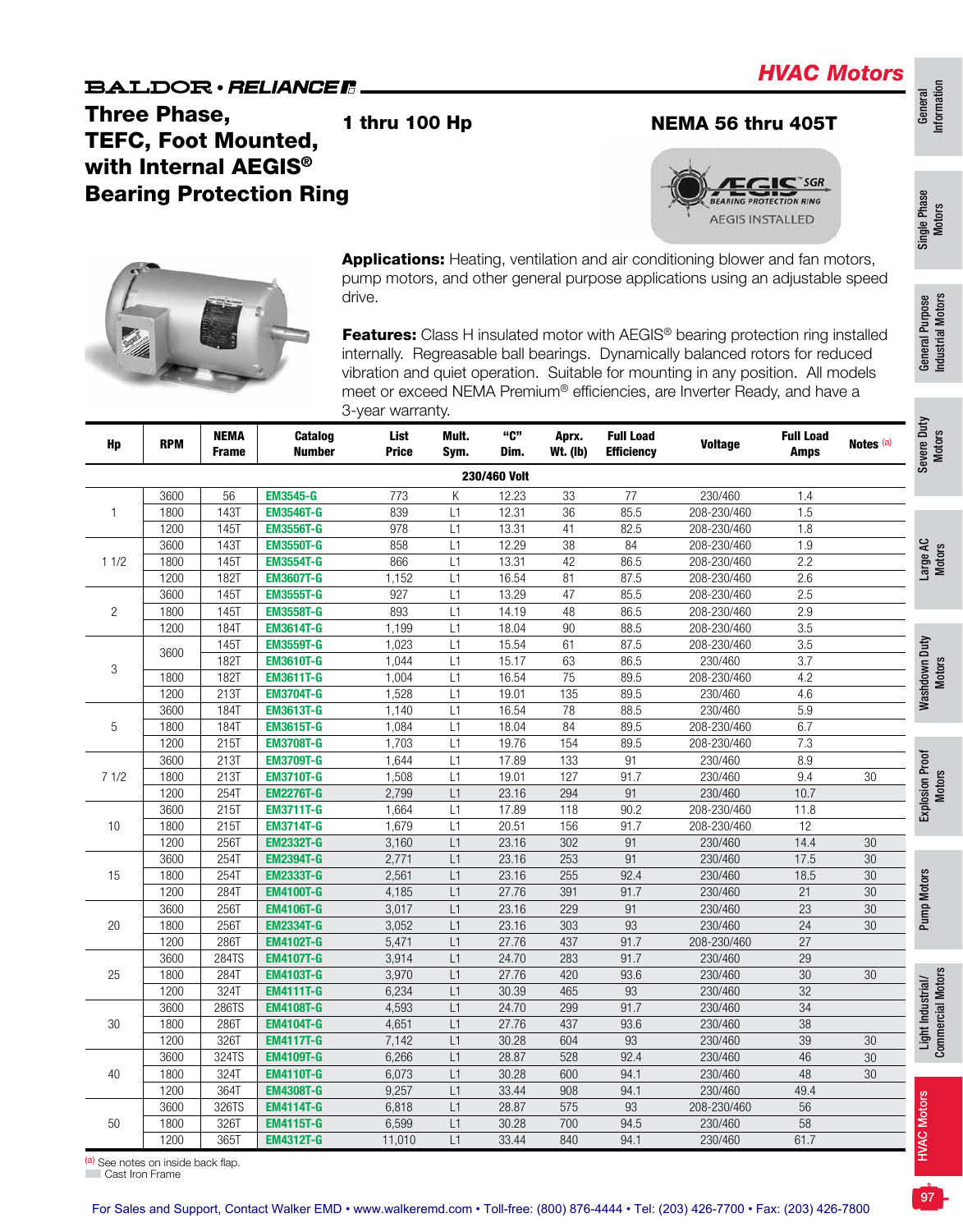### **BALDOR** · RELIANCE **R**\_

# Three Phase, TEFC, Foot Mounted, with Internal AEGIS® Bearing Protection Ring

|                 | Hp   | <b>RPM</b> | <b>NEMA</b><br><b>Frame</b> | <b>Catalog</b><br><b>Number</b> | List<br><b>Price</b> | Mult.<br>Sym. | "ር"<br>Dim.     | Aprx.<br><b>Wt. (Ib)</b> | <b>Full Load</b><br><b>Efficiency</b> | <b>Voltage</b> | <b>Full Load</b><br><b>Amps</b> | Notes <sup>(a)</sup> |
|-----------------|------|------------|-----------------------------|---------------------------------|----------------------|---------------|-----------------|--------------------------|---------------------------------------|----------------|---------------------------------|----------------------|
| Single          | 60   | 3600       | 364TS                       | <b>EM4310T-G</b>                | 9,875                | L1            | 31.31           | 794                      | 95                                    | 230/460        | 66.3                            |                      |
|                 |      | 1800       | 364T                        | <b>EM4314T-G</b>                | 9.780                | L1            | 33.44           | 910                      | 95                                    | 230/460        | 68                              |                      |
| Phase           | 75   | 3600       | 365TS                       | <b>EM4313T-G</b>                | 11,350               | L1            | 31.31           | 834                      | 95                                    | 230/460        | 81.9                            |                      |
|                 |      | 1800       | 365T                        | <b>EM4316T-G</b>                | 11,293               | L1            | 33.44           | 965                      | 95.4                                  | 230/460        | 85.9                            |                      |
|                 | 100  | 1800       | 405T                        | <b>EM4400T-G</b>                | 14,177               | L1            | 38.31           | 1326                     | 95.4                                  | 230/460        | 112                             |                      |
|                 |      |            |                             |                                 |                      |               | <b>575 Volt</b> |                          |                                       |                |                                 |                      |
|                 |      | 1800       | 143T                        | <b>EM3546T-5G</b>               | 839                  | L1            | 12.31           | 35                       | 85.5                                  | 575            | 1.2                             |                      |
|                 | 11/2 | 1800       | 145T                        | <b>EM3554T-5G</b>               | 866                  |               | 13.31           | 41                       | 86.5                                  | 575            | 1.8                             |                      |
|                 | 2    | 1800       | 145T                        | <b>EM3558T-5G</b>               | 893                  | L1            | 14.19           | 47                       | 86.5                                  | 575            | 2.4                             |                      |
| General Purpose | 3    | 1800       | 182T                        | <b>EM3611T-5G</b>               | 1,004                | L1            | 16.54           | 76                       | 89.5                                  | 575            | 3.3                             |                      |
|                 | 5    | 1800       | 184T                        | <b>EM3615T-5G</b>               | 1,084                | L1            | 18.04           | 93                       | 89.5                                  | 575            | 5.3                             |                      |
|                 | 71/2 | 1800       | 213T                        | <b>EM3710T-5G</b>               | 1.508                | L1            | 19.01           | 127                      | 91.7                                  | 575            | 7.6                             |                      |
|                 | 10   | 1800       | 215T                        | <b>EM3714T-5G</b>               | 1.679                | L1            | 20.51           | 165                      | 91.7                                  | 575            | 9.6                             |                      |
|                 | 15   | 1800       | 254T                        | <b>EM2333T-5G</b>               | 2,561                | L1            | 23.16           | 255                      | 92.4                                  | 575            | 14.8                            |                      |
|                 | 20   | 1800       | 256T                        | <b>EM2334T-5G</b>               | 3,052                | L1            | 23.16           | 303                      | 93                                    | 575            | 19.2                            |                      |
| Severe Duty     | 25   | 1800       | 284T                        | <b>EM4103T-5G</b>               | 3,970                | L1            | 27.76           | 420                      | 93.6                                  | 575            | 23.9                            |                      |
|                 | 30   | 1800       | 286T                        | <b>EM4104T-5G</b>               | 4,651                | L1            | 27.76           | 437                      | 93.6                                  | 575            | 29                              |                      |
|                 | 40   | 1800       | 324T                        | <b>EM4110T-5G</b>               | 6,073                | L1            | 30.28           | 578                      | 94.1                                  | 575            | 39                              |                      |
|                 | 50   | 1800       | 326T                        | <b>EM4115T-5G</b>               | 6,599                | L1            | 30.28           | 700                      | 94.5                                  | 575            | 46                              |                      |

*HVAC Motors*

(a) See notes on inside back flap.

**Cast Iron Frame** 

Large AC Motors

General<br>Information Information

Motors

Industrial Motors

Industrial Motors

Motors

**98**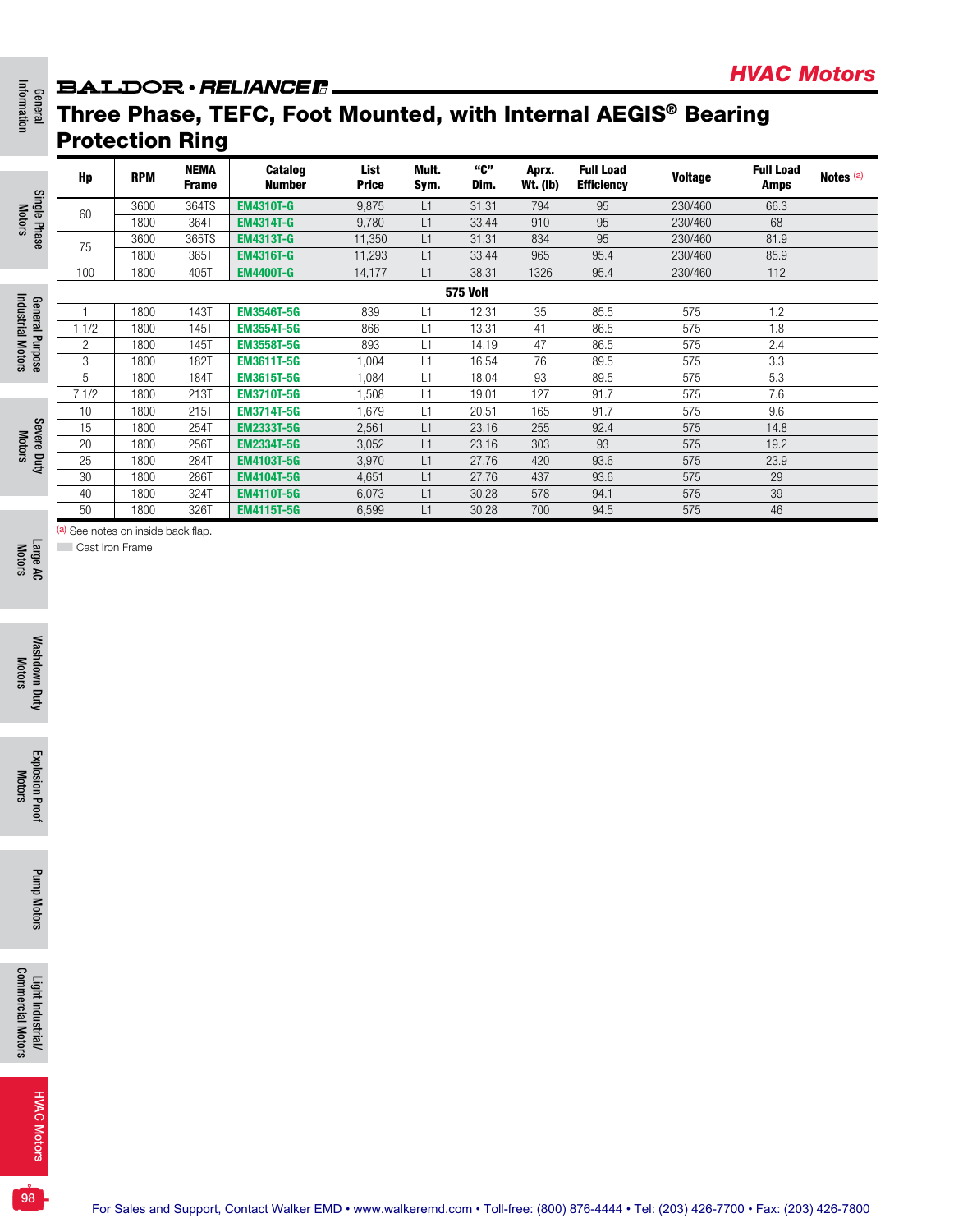## Three Phase, ODP, Foot Mounted, with Internal AEGIS<sup>®</sup> Bearing Protection Ring







Applications: Heating, ventilation and air conditioning blower and fan motors, pump motors, and other general purpose applications using an adjustable speed drive.

Features: Class H insulated motor with AEGIS® bearing protection ring installed internally. Regreasable ball bearings. Dynamically balanced rotors for reduced vibration and quiet operation. Suitable for mounting in any position. All models meet or exceed NEMA Premium® efficiencies, are Inverter Ready, and have a 3-year warranty.

| Hp             | <b>RPM</b> | <b>NEMA</b><br>Frame | <b>Catalog</b><br><b>Number</b> | List<br><b>Price</b> | Mult.<br>Sym. | "C"<br>Dim. | Aprx.<br><b>Wt. (Ib)</b> | <b>Full Load</b><br><b>Efficiency</b> | <b>Voltage</b> | <b>Full Load</b><br><b>Amps</b> | Notes (a)       | Severe Duty<br><b>Motors</b>           |
|----------------|------------|----------------------|---------------------------------|----------------------|---------------|-------------|--------------------------|---------------------------------------|----------------|---------------------------------|-----------------|----------------------------------------|
|                | 3600       | 56                   | <b>EM3115-G</b>                 | 680                  | Κ             | 11.06       | 28                       | 80                                    | 208-230/460    | 1.5                             |                 |                                        |
| 1              | 1800       | <b>143T</b>          | <b>EM3116T-G</b>                | 844                  | L1            | 11.12       | 34                       | 85.5                                  | 208-230/460    | 1.5                             |                 |                                        |
|                | 1200       | 145T                 | <b>EM3156T-G</b>                | 859                  | L1            | 11.62       | 39                       | 82.5                                  | 208-230/460    | 1.8                             |                 |                                        |
|                | 3600       | <b>143T</b>          | <b>EM3120T-G</b>                | 743                  | L1            | 11.12       | $\overline{34}$          | 84                                    | 208-230/460    | $\mathbf{2}$                    |                 |                                        |
| 11/2           | 1800       | 145T                 | <b>EM3154T-G</b>                | 876                  | L1            | 11.62       | 37                       | 86.5                                  | 230/460        | 2.2                             | 30              |                                        |
|                | 1200       | 182T                 | <b>EM3207T-G</b>                | 1,013                | L1            | 15.00       | 74                       | 87.5                                  | 208-230/460    | 2.6                             |                 | Large AC<br>Motors                     |
|                | 3600       | <b>143T</b>          | <b>EM3155T-G</b>                | 850                  | L1            | 11.62       | 41                       | 85.5                                  | 208-230/460    | 2.5                             |                 |                                        |
| $\overline{2}$ | 1800       | 145T                 | <b>EM3157T-G</b>                | 929                  | L1            | 12.12       | 40                       | 86.5                                  | 230/460        | 2.9                             | 30              |                                        |
|                | 1200       | 184T                 | <b>EM3215T-G</b>                | 1,032                | L1            | 16.50       | 85                       | 88.5                                  | 208-230/460    | 3.5                             |                 |                                        |
|                | 3600       | <b>145T</b>          | <b>EM3158T-G</b>                | 859                  | L1            | 13.00       | 46                       | 85.5                                  | 230/460        | $\overline{3.8}$                | $\overline{30}$ |                                        |
| 3              | 1800       | <b>182T</b>          | <b>EM3211T-G</b>                | 1,022                | L1            | 15.00       | $\overline{74}$          | 89.5                                  | 230/460        | 4.2                             | 30              |                                        |
|                | 1200       | 213T                 | <b>EM3305T-G</b>                | 1,287                | L1            | 16.32       | 120                      | 88.5                                  | 230/460        | 4.4                             | 30              |                                        |
|                | 3600       | 182T                 | <b>EM3212T-G</b>                | 956                  | L1            | 13.62       | 63                       | 86.5                                  | 208-230/460    | 6                               |                 | Washdown Duty<br>Motors                |
| 5              | 1800       | 184T                 | <b>EM3218T-G</b>                | 1,104                | L1            | 16.50       | 83                       | 89.5                                  | 208-230/460    | 6.6                             |                 |                                        |
|                | 1200       | 215T                 | <b>EM3309T-G</b>                | 1,630                | L1            | 17.45       | 141                      | 89.5                                  | 208-230/460    | 7.4                             |                 |                                        |
|                | 3600       | 184T                 | <b>EM3219T-G</b>                | 1,421                | L1            | 15.00       | $\overline{76}$          | 88.5                                  | 208-230/460    | 8.6                             |                 |                                        |
| 71/2           | 1800       | 213T                 | <b>EM3311T-G</b>                | 1,563                | L1            | 16.32       | 114                      | 91                                    | 208-230/460    | 9.7                             |                 |                                        |
|                | 1200       | 254T                 | <b>EM2506T-G</b>                | 1,990                | L1            | 23.19       | 248                      | 90.2                                  | 230/460        | 11                              | $30\,$          |                                        |
|                | 3600       | 213T                 | <b>EM3312T-G</b>                | 1,619                | L1            | 17.45       | $\overline{135}$         | 91.7                                  | 208-230/460    | 11.4                            |                 |                                        |
| 10             | 1800       | 215T                 | <b>EM3313T-G</b>                | 1,855                | L1            | 17.45       | 128                      | 91.7                                  | 230/460        | 12.5                            |                 | Explosion Proof<br>Motors              |
|                | 1200       | 256T                 | <b>EM2511T-G</b>                | 2,514                | L1            | 23.19       | 255                      | 91.7                                  | 230/460        | 14.3                            | $30\,$          |                                        |
|                | 3600       | 215T                 | <b>EM3314T-G</b>                | 2,224                | L1            | 16.32       | $\overline{131}$         | 90.2                                  | 230/460        | 17.5                            |                 |                                        |
| 15             | 1800       | 254T                 | <b>EM2513T-G</b>                | 2,622                | L1            | 21.69       | 234                      | 93                                    | 230/460        | 17.7                            | 30              |                                        |
|                | 1200       | 284T                 | <b>EM2524T-G</b>                | 3,356                | L1            | 23.81       | 300                      | 91.7                                  | 230/460        | 20.5                            | 30              |                                        |
|                | 3600       | 254T                 | <b>EM2514T-G</b>                | 2,653                | L1            | 21.69       | 185                      | 91                                    | 230/460        | 23.5                            | 30              |                                        |
| 20             | 1800       | 256T                 | <b>EM2515T-G</b>                | 2,853                | L1            | 21.69       | 250                      | $\overline{93}$                       | 230/460        | 23.5                            | 30              | Pump Motors                            |
|                | 1200       | <b>286T</b>          | <b>EM2528T-G</b>                | 4,018                | L1            | 23.81       | 363                      | 92.4                                  | 230/460        | 27                              | $\overline{30}$ |                                        |
|                | 3600       | 2561                 | <b>EM2516T-G</b>                | 3,135                | L1            | 21.69       | 233                      | 91.7                                  | 230/460        | 28                              | 30              |                                        |
| 25             | 1800       | 284T                 | <b>EM2531T-G</b>                | 3,477                | L1            | 23.81       | 330                      | 93.6                                  | 230/460        | 29                              | $\overline{30}$ |                                        |
|                | 1200       | 324T                 | <b>EM2532T-G</b>                | 4,873                | L1            | 27.69       | 383                      | 93                                    | 208-230/460    | $\overline{34}$                 |                 |                                        |
|                | 3600       | 284TS                | <b>EM2534T-G</b>                | 3,709                | L1            | 22.44       | 320                      | 91.7                                  | 208-230/460    | $\overline{35}$                 |                 |                                        |
| 30             | 1800       | <b>286T</b>          | <b>EM2535T-G</b>                | 3,773                | L1            | 25.06       | 375                      | 94.1                                  | 230/460        | $\overline{35}$                 | $\overline{30}$ | Light Industrial/<br>Commercial Motors |
|                | 1200       | 326T                 | <b>EM2536T-G</b>                | 5,067                | L1            | 28.69       | 482                      | 93.6                                  | 230/460        | $\overline{38}$                 | $\overline{30}$ |                                        |
|                | 3600       | 286TS                | <b>EM2538T-G</b>                | 4,690                | L1            | 22.44       | 330                      | 92.4                                  | 208-230/460    | 46                              |                 |                                        |
| 40             | 1800       | 324T                 | <b>EM2539T-G</b>                | 4,915                | L1            | 27.19       | 389                      | 94.1                                  | 230/460        | 49                              | 30              |                                        |
|                | 1200       | 364T                 | <b>EM2540T-G</b>                | 7,170                | L1            | 30.69       | 565                      | 94.1                                  | 230/460        | 51                              | 30              |                                        |
|                | 3600       | 324TS                | <b>EM2542T-G</b>                | 5,165                | L1            | 25.69       | 375                      | 93                                    | 208-230/460    | 56                              |                 |                                        |
| 50             | 1800       | <b>326T</b>          | <b>EM2543T-G</b>                | 5,383                | L1            | 27.69       | 497                      | 94.5                                  | 230/460        | $\overline{57}$                 | $\overline{30}$ |                                        |
| 60             | 1800       | 364T                 | <b>EM2547T-G</b>                | 7,117                | L1            | 30.69       | 565                      | 95                                    | 230/460        | 68                              | 30              |                                        |
| 75             | 1800       | 365T                 | <b>EM2551T-G</b>                | 8,543                | L1            | 33.72       | 597                      | $\overline{95}$                       | 230/460        | $\overline{87}$                 | 30              | <b>HVAC Motors</b>                     |
| 100            | 1800       | 404T                 | <b>EM2555T-4G</b>               | 10,158               | L1            | 36.97       | 590                      | 95.4                                  | 460            | $\frac{115}{115}$               |                 |                                        |

Single Phase Single Phase<br>Motors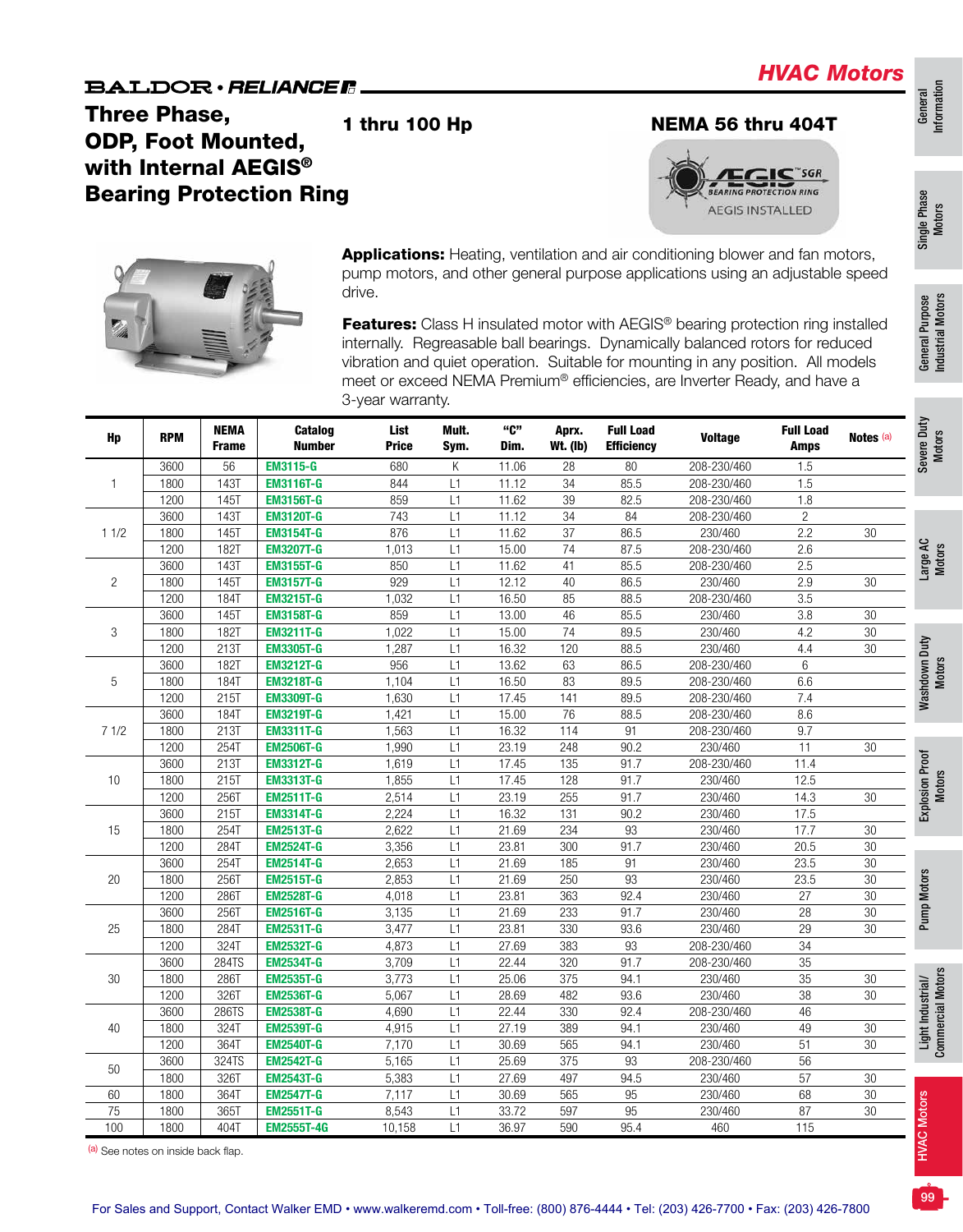### **BALDOR** · RELIANCE F

Fan and Blower, Single and Three Phase, ODP, Resilient Base



Features: Heavy-gauge steel base, ball bearings, suitable for mounting in any position. Dynamically balanced rotors for reduced vibration and quiet operation.

Applications: Ventilators, summer cooling fans, band saws, drill presses, farm

1/4 thru 3 Hp NEMA 48 thru 56H

 $H<sub>p</sub>$  RPM  $R<sub>p</sub>$  NEMA Frame **Catalog** Number List Price Mult. Sym. "C" Dim. Aprx. Wt. (lb) Full Load Efficiency Voltage Full Load Notes<sup>(a)</sup> Single Phase 1/2 <sup>1800</sup> <sup>56</sup> RL1304A <sup>434</sup> <sup>K</sup> 11.59 <sup>26</sup> <sup>62</sup> 115/230 4.2 2, 30, 66 56 RL1323A 395 K 10.97 24 62 115/230 4 2, 66 3/4 3600 56 RL1306A 399 K 11.59 26 71 115/230 5.5 2, 30, 66 1800 56H **RL1307A** 532 K 12.97 35 68 115/230 5.1 30,66<br>1800 50 **PL1301A** 499 K 19.47 31 71 115/230 5.1 3.066 56 RL1324A 428 K 12.47 31 71 115/230 5 2, 66 <sup>1</sup> <sup>3600</sup> 56H RL1309A <sup>459</sup> <sup>K</sup> 11.42 <sup>34</sup> <sup>63</sup> 115/230 7.3 30, 66 1800 56H RL1310A 578 K 11.42 35 66 115/230 6.7 2, 30, 66 1 1/2 <sup>3600</sup> 56H RL1313A <sup>591</sup> <sup>K</sup> 12.42 <sup>40</sup> <sup>68</sup> 115/230 <sup>9</sup> 30, 66 1800 56H RL1319A 699 K 12.42 42 68 115/230 9 30, 66 2 | 3600 | 56H | **RL1317A** 734 K 12.42 43 70 115/230 12 30,66 Single Phase, 277 Volt 1/3 | 1800 | 56 |**RL1301A277** 446 K 10.97 23 60 277 2.5 66 1/2 | 1800 | 56 |**RL1304A277** 464 K 11.59 26 62 277 3.6 66 3/4 | 1800 | 56H |**RL1307A277** 639 K 11.42 34 63 277 5.1 66 1 | 1800 | 56H |**RL1310A277** 657 K 12.42 42 66 277 5.4 66 1 1/2 | 1800 | 56H | **RL1319A277** 715 K 13.30 49 70 277 8.5 66 Three Phase 1/4 1800 48 RM3003 318 K 10.34 19 64 230/460 0.7 30 1/3 3600 48 RM3006 304 K 10.34 20 72 230/460 0.7 30 1800 48 **RM3007** 321 K 10.34 21 68 230/460 0.8 30<br>1800 58 **PM3007** 321 K 10.34 21 68 230/460 0.8 30 56 RM3104 366 K 10.97 22 68 230/460 0.8 30 1/2 3600 48 RM3009 321 K 10.34 19 68 230/460 1 30 1800 48 **RM3010** 404 K 10.34 23 74 230/460 1 30<br>1800 50 **PM3430** 440 K 10.07 80 74 230/460 1 30 56 RM3108 416 K 10.97 23 74 230/460 1 30 3/4 <sup>3600</sup> <sup>56</sup> RM3111 <sup>422</sup> <sup>K</sup> 10.97 <sup>22</sup> <sup>74</sup> 230/460 1.3 <sup>30</sup> 1800 56 RM3112 462 K 11.59 27 75.5 208-230/460 1.5 <sup>1</sup> <sup>3600</sup> <sup>56</sup> RM3115 <sup>446</sup> <sup>K</sup> 10.97 <sup>24</sup> 75.5 230/460 1.8 <sup>30</sup> 1800 56 RM3116 489 K 12.47 33 78.5 230/460 1.7 30 1 1/2 3600 56H **RM3120** 543 K 12.47 31 80 208-230/460 2.3<br>1 1/2 1999 59H **RM3120** 550 K 19.97 80 77 999 990/490 0.9 1800 | 56H | **RM3154** 563 K 12.97 36 77 208-230/460 2.8 <sup>2</sup> <sup>3600</sup> 56H RM3155 <sup>630</sup> <sup>K</sup> 12.47 <sup>33</sup> <sup>80</sup> 208-230/460 2.9 1800 56/56H RM3157 608 K 12.42 40 80 208-230/460 3.1 3 | 3600 | 56/56H | **RM3158** 651 K 12.42 39 80 208-230/460 4

equipment, etc.

(a) See notes on inside back flap.

General Information

Informatio

Pump Motors

Pump Motors

HVAC Motors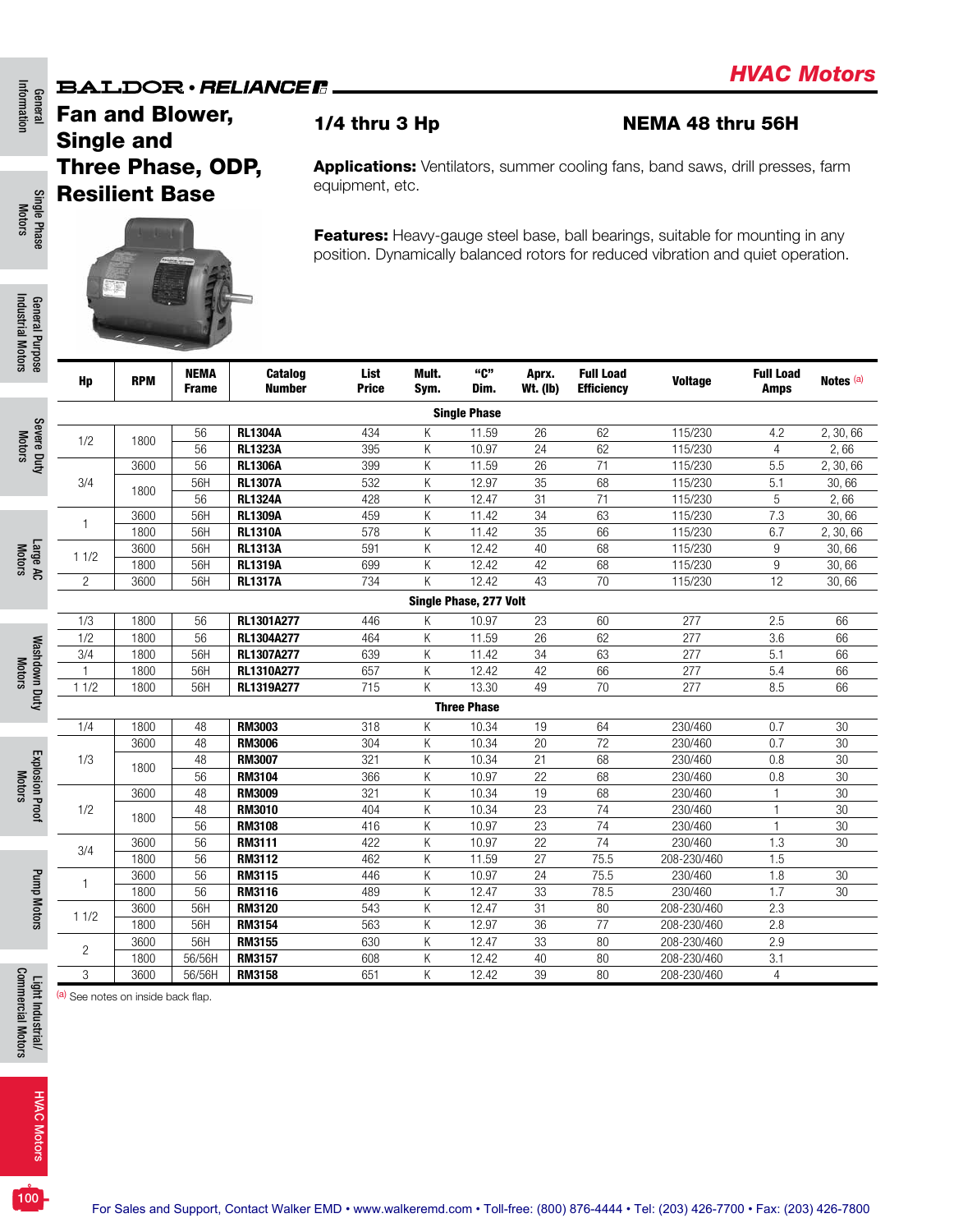## **BALDOR** · RELIANCE R

Chiller/Cooling Tower, 5 thru 75 Hp Three Phase, **TEAO** Applications: For use in the airstream on chillers and cooling towers.

General<br>Information Information

Single Phase Single Phase<br>Motors



Features: Class F insulated motor with 1.15 service factor or higher that operates within class "B" temperature limits at rated horsepower. Corrosion resistant epoxy finish, double sealed bearings filled with moisture resistant grease, shaft seal/ slinger, moisture resistant copper windings, double dipped and baked, stainless steel nameplates and corrosion resistant hardware. Designed for wet, high humidity environments. "ECTM" model Super-E® motors have NEMA Premium® efficiency and 3 year warranty. Direct replacement for most OEM applications.

| Hp         | <b>RPM</b> | <b>NEMA</b><br><b>Frame</b> | Catalog<br><b>Number</b> | List<br><b>Price</b> | Mult.<br>Sym. | "C"<br>Dim. | Aprx.<br><b>Wt. (Ib)</b> | <b>Full Load</b><br><b>Efficiency</b> | <b>Voltage</b> | <b>Full Load</b><br><b>Amps</b> | <b>Airflow</b><br>Ft/Min | Notes <sup>(a)</sup> |
|------------|------------|-----------------------------|--------------------------|----------------------|---------------|-------------|--------------------------|---------------------------------------|----------------|---------------------------------|--------------------------|----------------------|
|            | 1800       | <b>184T</b>                 | <b>CTM3665T</b>          | 1,095                | L1            | 13.68       | 105                      | 87.5                                  | 208-230/460    | 6.9                             | 1200                     |                      |
| 5          |            | <b>184T</b>                 | <b>ECTM3665T</b>         | 1,239                | L1            | 13.68       | 120                      | 89.5                                  | 208-230/460    | 6.6                             | 1200                     |                      |
|            | 1200       | 215T                        | <b>CTM3768T</b>          | 1,660                | L1            | 19.54       | 206                      | 87.5                                  | 208-230/460    | 7.5                             | 1200                     |                      |
|            |            | 215T                        | <b>ECTM3768T</b>         | 1,968                | L1            | 19.54       | 227                      | 90.2                                  | 230/460        | 7.3                             | 1200                     | $30\,$               |
|            | 1800       | 213T                        | <b>CTM3770T</b>          | 1,458                | L1            | 19.54       | 164                      | 89.5                                  | 208-230/460    | 10.3                            | 1500                     |                      |
| 71/2       |            | 213T                        | <b>ECTM3770T</b>         | 1,653                | L1            | 19.54       | 170                      | 91.7                                  | 208-230/460    | 9.5                             | 1500                     |                      |
|            | 1200       | 254T                        | <b>CTM2276T</b>          | 2,025                | L1            | 22.16       | 179                      | 89.5                                  | 208-230/460    | 10.9                            | 1500                     | $\mathbf{1}$         |
|            |            | 254T                        | <b>ECTM2276T</b>         | 2,802                | L1            | 20.75       | 294                      | 91                                    | 230/460        | 10.7                            | 1500                     | $30\,$               |
|            | 1800       | 215T                        | <b>CTM3774T</b>          | 1,861                | L1            | 19.54       | 170                      | 89.5                                  | 208-230/460    | 13                              | 1500                     |                      |
| 10<br>1200 |            | <b>215T</b>                 | <b>ECTM3774T</b>         | 2,218                | L1            | 19.54       | 231                      | 91.7                                  | 208-230/460    | 12.2                            | 1500                     |                      |
|            |            | 256T                        | <b>CTM2332T</b>          | 2,254                | L1            | 20.75       | 283                      | 89.5                                  | 230/460        | 14.4                            | 1500                     | 30                   |
|            |            | <b>256T</b>                 | <b>ECTM2332T</b>         | 3,201                | L1            | 20.75       | 302                      | 91                                    | 230/460        | 14.4                            | 1500                     | $30\,$               |
|            |            | <b>254T</b>                 | <b>CTM2333T</b>          | 2,472                | L1            | 22.16       | 236                      | 91                                    | 208-230/460    | 18.5                            | 1500                     |                      |
| 15         | 1800       | <b>254T</b>                 | <b>ECTM2333T</b>         | 2,944                | L1            | 20.75       | 255                      | 92.4                                  | 230/460        | 18.5                            | 1500                     | $30\,$               |
|            | 1200       | 284T                        | <b>CTM4100T</b>          | 3,594                | L1            | 25.63       | 375                      | 90.2                                  | 230/460        | 21                              | 1500                     | 30                   |
|            |            | 284T                        | <b>ECTM4100T</b>         | 4,268                | L1            | 25.63       | 382                      | 91.7                                  | 230/460        | $20\,$                          | 1500                     | $30\,$               |
|            |            | 256T                        | <b>CTM2334T</b>          | 2,756                | L1            | 23.91       | 245                      | 91                                    | 230/460        | 25                              | 1500                     | 30                   |
| 20         | 1800       | 256T                        | <b>ECTM2334T</b>         | 3,284                | L1            | 20.75       | 303                      | 93                                    | 230/460        | 24                              | 1500                     | $30\,$               |
|            |            | <b>286T</b>                 | <b>CTM4102T</b>          | 4,343                | L1            | 25.63       | 416                      | 90.2                                  | 230/460        | 27                              | 1500                     | 30                   |
|            | 1200       | 286T                        | <b>ECTM4102T</b>         | 5,683                | L1            | 25.63       | 437                      | 91.7                                  | 230/460        | 27                              | 1500                     | $30\,$               |
|            |            | <b>284T</b>                 | <b>CTM4103T</b>          | 3,341                | L1            | 25.78       | 322                      | 92.4                                  | 230/460        | 29                              | 1500                     | $30\,$               |
|            | 1800       | 284T                        | <b>ECTM4103T</b>         | 4,042                | L1            | 25.63       | 386                      | 93.6                                  | 230/460        | $30\,$                          | 1500                     | 30                   |
| $25\,$     |            | 324T                        | <b>CTM4111T</b>          | 5,239                | L1            | 28.25       | 451                      | 91.7                                  | 230/460        | 33                              | 1500                     | 30                   |
|            | 1200       | 324T                        | <b>ECTM4111T</b>         | 6,429                | L1            | 28.38       | 605                      | 93                                    | 230/460        | 32                              | 1500                     | 30                   |
|            |            | <b>286T</b>                 | <b>CTM4104T</b>          | 4,010                | L1            | 25.78       | 331                      | 92.4                                  | 230/460        | 36                              | 1500                     | 30                   |
|            | 1800       | <b>286T</b>                 | <b>ECTM4104T</b>         | 4,797                | L1            | 25.63       | 437                      | 93.6                                  | 230/460        | 38                              | 1500                     | $30\,$               |
| 30         |            | 326T                        | <b>CTM4117T</b>          | 6,355                | L1            | 28.25       | 460                      | 91.7                                  | 230/460        | 39                              | 1500                     | 30                   |
|            | 1200       | 326T                        | <b>ECTM4117T</b>         | 7,428                | L1            | 28.38       | 640                      | 93                                    | 230/460        | 39                              | 1500                     | $30\,$               |
|            |            | <b>324T</b>                 | <b>CTM4110T</b>          | 5,334                | L1            | 28.38       | 529                      | 93                                    | 230/460        | 47                              | 2000                     | 30                   |
|            | 1800       | 324T                        | <b>ECTM4110T</b>         | 6,273                | L1            | 28.38       | 578                      | 94.1                                  | 230/460        | 48                              | 1500                     | 30                   |
| $40\,$     |            | 364T                        | <b>CTM4308T</b>          | 7,040                | L1            | 29.70       | 953                      | 93                                    | 230/460        | 49.4                            | 2000                     | 30                   |
|            | 1200       | 364T                        | <b>ECTM4308T</b>         | 9,255                | L1            | 29.70       | 808                      | 94.1                                  | 230/460        | 49.4                            | 2000                     | 30                   |
|            |            | 326T                        | <b>CTM4115T</b>          | 6,297                | L1            | 28.25       | 539                      | 93                                    | 230/460        | 60                              | 2000                     | 30                   |
|            | 1800       | 326T                        | <b>ECTM4115T</b>         | 7,500                | L1            | 28.38       | 635                      | 94.5                                  | 230/460        | 57                              | 2000                     | 30                   |
| 50         |            | 365T                        | <b>CTM4312T</b>          | 8,933                | L1            | 29.70       | 782                      | 93.6                                  | 230/460        | 61.9                            | 2000                     | 30                   |
|            | 1200       | 365T                        | <b>ECTM4312T</b>         | 11,184               | L1            | 29.70       | 803                      | 94.1                                  | 230/460        | 61.7                            | 2000                     | 30                   |
|            |            | 364T                        | <b>CTM4314T</b>          | 8,519                | L1            | 29.70       | 782                      | 94.1                                  | 230/460        | 73.1                            | 2000                     | 30                   |
|            | 1800       | 364T                        | <b>ECTM4314T</b>         | 9,863                | L1            | 29.70       | 865                      | 95                                    | 230/460        | 68                              | 2000                     | 30                   |
| 60         |            | 404T                        | <b>CTM4403T</b>          | 11,277               | L1            | 34.19       | 887                      | 93.6                                  | 230/460        | 72                              | 2000                     | 30                   |
|            | 1200       | 404T                        | <b>ECTM4403T</b>         | 13,576               | L1            | 34.68       | 1322                     | 95                                    | 230/460        | 69                              | 2000                     |                      |
|            |            | 365T                        | <b>CTM4316T</b>          | 10,242               | L1            | 30.60       | 875                      | 94.1                                  | 230/460        | 87                              | 2000                     | 30                   |
| 75         | 1800       | 365T                        | <b>ECTM4316T</b>         | 11,534               | L1            | 29.70       | 913                      | 95.4                                  | 230/460        | 85.9                            | 2000                     | 30                   |

NEMA 184T thru 404T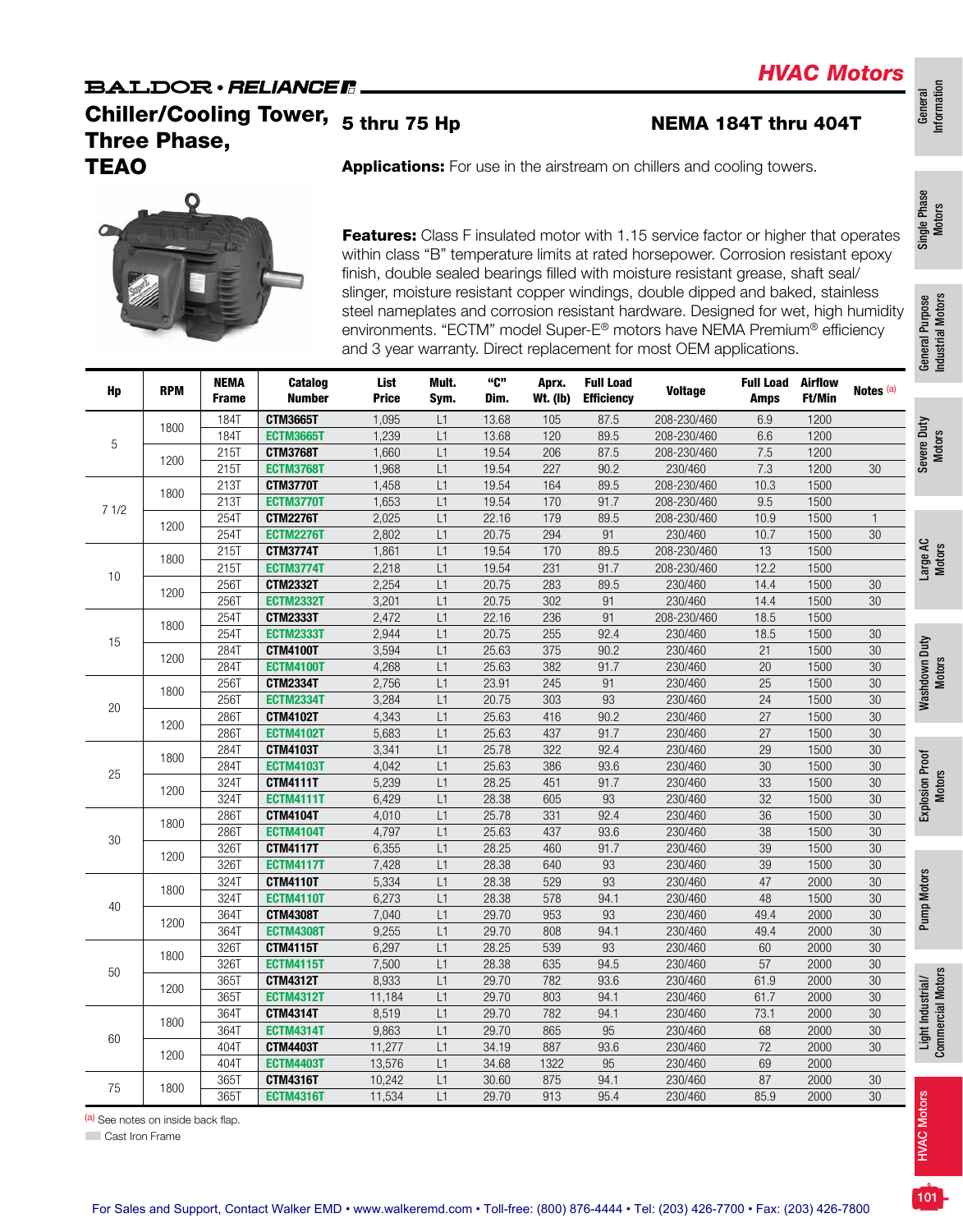### **BALDOR** · RELIANCER Chiller/Cooling Tower, <sub>3 thru</sub> 100 Hp 182T thru 405T Three Phase,

# Two Speed, TEFC

Single Phase Single Phase Motors



(a) See notes on inside back flap.

(b) Full load efficiency is at 1800 RPM and low speed efficiency is not published.

■ Cast Iron Frame

Explosion Proof Motors

**Explosion Proof** 

Pump Motors

Pump Motors

Light Industrial/ Commercial Motors

**Commercial Motors** Light Industrial/

# Three Phase,

75/18.75 | 1800/900 | 365T | **CTM1768T** 19,868 L1 33.44 899 93.6 460 87.3 100/25 |1800/900 | 405T | **CTM1769T** 24,495 L1 38.31 1329 93.6 460 110

# Three Phase, the 1/2 thru 5 Hp 1/2 the NEMA 56 thru 184T

Applications: Ventilators, direct-drive or belted fan and ventilation applications.



Features: Heavy-gauge steel base, ball bearings, suitable for mounting in any position. Dynamically balanced rotors for reduced vibration and quiet operation.

| Hp             | <b>RPM</b>            | <b>NEMA</b><br><b>Frame</b> | <b>Catalog</b><br>Number | List<br><b>Price</b> | Mult.<br>Sym. | "ር"<br>Dim.         | Aprx.<br>Wt. (lb) | <b>Full Load</b><br><b>Efficiency</b> | <b>Voltage</b> | <b>Full Load</b><br>Amps | Notes (a) |  |  |  |  |
|----------------|-----------------------|-----------------------------|--------------------------|----------------------|---------------|---------------------|-------------------|---------------------------------------|----------------|--------------------------|-----------|--|--|--|--|
|                |                       |                             |                          |                      |               | <b>Foot Mounted</b> |                   |                                       |                |                          |           |  |  |  |  |
| ა              | 1800                  | 184T                        | <b>EHM3218TA</b>         | 1.076                | L1            | 16.50               | 80                | 89.5                                  | 208-230/460    | 6.6                      |           |  |  |  |  |
|                | <b>Resilient Base</b> |                             |                          |                      |               |                     |                   |                                       |                |                          |           |  |  |  |  |
| .5             | 1800                  | 56H                         | <b>RM3108A</b>           | 487                  | ĸ.            | 11.97               | 24                | 74                                    | 230/460        |                          | 30, 36    |  |  |  |  |
| .75            | 1800                  | 56H                         | <b>RM3112A</b>           | 524                  | K             | 11.97               | 27                | 74                                    | 230/460        | 1.5                      | 30, 36    |  |  |  |  |
|                | 1800                  | 56/56H                      | <b>RM3116A</b>           | 546                  | ĸ.            | 11.42               | 35                | 82.5                                  | 208-230/460    | 1.6                      | 36        |  |  |  |  |
| ۱.5            | 1800                  | 56H                         | <b>RM3154A</b>           | 580                  | n.            | 11.42               | 37                | 81.5                                  | 208-230/460    | 2.3                      | 36        |  |  |  |  |
| $\overline{c}$ | 1800                  | 56H                         | <b>RM3157A</b>           | 665                  | N.            | 12.42               | 39                | 81.5                                  | 208-230/460    | 2.9                      | 36        |  |  |  |  |
| 3              | 3600                  | 145TY                       | <b>ERM3158TA</b>         | 797                  | N.            | 13.64               | 48                | 85.5                                  | 208-230/460    | 3.8                      |           |  |  |  |  |
| 5              | 3600                  | 45TY                        | <b>ERHM3162TA</b>        | 1.138                | ∟1            | 15.02               | 60                | 86.5                                  | 208-230/460    | 6.1                      |           |  |  |  |  |

(a) See notes on inside back flap.

HVAC Motors

**HVAC Motors** 

Notes (a)

**Applications:** High moisture environment fan motor for mounting in the air stream of cooling towers.

Features: High efficiency severe duty multi-speed axial fan motors. Class F insulation, 1.15 service factor. Lip seal, shaft slinger, and T-drain in both ends. Electrical design is single winding variable torque. Double shielded ball bearings. Burndy type YA compression lead lugs.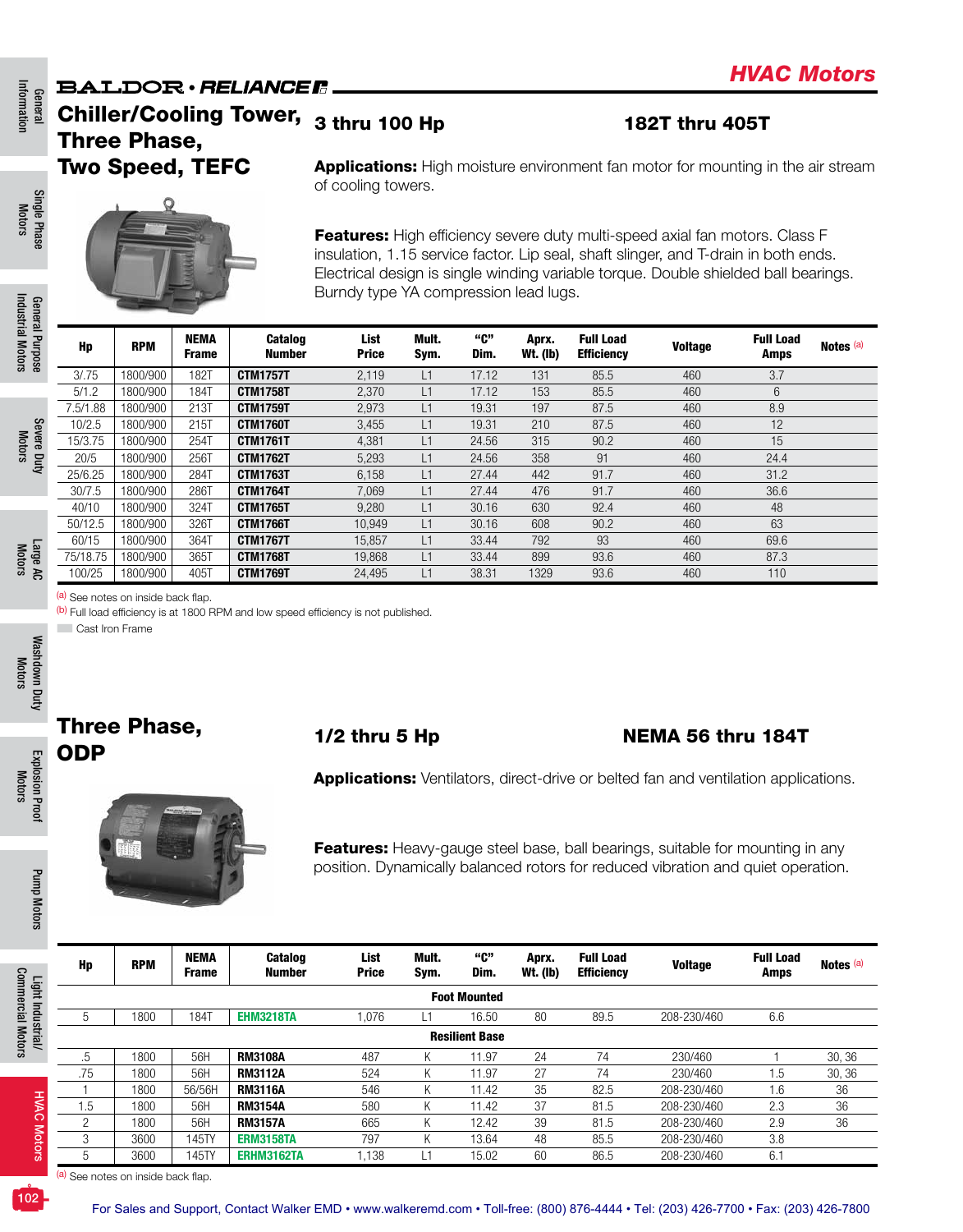# Super-E, Three Phase, ODP, Foot Mounted

1 thru 100 Hp NEMA 143T thru 404T

General<br>Information Information Single Phase Single Phase<br>Motors



Features: Class F insulated motor with 1.15 service factor or higher that operates within class "B" temperature limits at rated horsepower. Heavy-gauge steel frame construction, ball bearings, grease passages have plugs. Dynamically balanced rotors for reduced vibration and quiet operation. Suitable for mounting in any position. All models meet NEMA Premium® efficiencies, Inverter Ready and have a 3-year warranty. Includes lifting provisions on all frame sizes and bar-coded spec number label.

Applications: Heating, ventilation and air conditioning blower and fan motors.

| Hp             | <b>RPM</b> | <b>NEMA</b><br><b>Frame</b> | Catalog<br><b>Number</b> | List<br><b>Price</b> | Mult.<br>Sym.             | "C"<br>Dim. | Aprx.<br><b>Wt. (Ib)</b> | <b>Full Load</b><br><b>Efficiency</b> | <b>Voltage</b> | <b>Full Load</b><br><b>Amps</b> | Notes (a)       |
|----------------|------------|-----------------------------|--------------------------|----------------------|---------------------------|-------------|--------------------------|---------------------------------------|----------------|---------------------------------|-----------------|
|                |            |                             |                          |                      | 230/460 Volt, F1 Mounting |             |                          |                                       |                |                                 |                 |
| 1              | 1800       | <b>143T</b>                 | <b>EHM3116T</b>          | 651                  | LS                        | 11.12       | 38                       | 85.5                                  | 208-230/460    | 1.5                             |                 |
| 1.5            | 1800       | <b>145T</b>                 | <b>EHM3154T</b>          | 676                  | $\overline{LS}$           | 11.62       | 37                       | 86.5                                  | 230/460        | 2.2                             | 30              |
| $\overline{2}$ | 1800       | <b>145T</b>                 | <b>EHM3157T</b>          | 726                  | LS                        | 12.13       | 43                       | 86.5                                  | 230/460        | 2.9                             | 30              |
| 3              | 1800       | 182T                        | <b>EHM3211T</b>          | 779                  | $\overline{LS}$           | 15.00       | $\overline{74}$          | 89.5                                  | 230/460        | 4.2                             | $\overline{30}$ |
| 5              | 1800       | 184T                        | <b>EHM3218T</b>          | 846                  | LS                        | 16.50       | 92                       | 89.5                                  | 208-230/460    | 6.6                             |                 |
| 7.5            | 1800       | 213T                        | <b>EHM3311T</b>          | 1,230                | LS                        | 16.32       | 120                      | 91                                    | 208-230/460    | 9.7                             |                 |
| 10             | 1800       | 215T                        | <b>EHM3313T</b>          | 1,480                | LS                        | 17.45       | 136                      | 91.7                                  | 208-230/460    | 12.5                            |                 |
| 15             | 1800       | 254T                        | <b>EHM2523T</b>          | 2,087                | $\overline{LS}$           | 21.69       | 212                      | $\overline{93}$                       | 208-230/460    | 17.7                            |                 |
| $20\,$         | 1800       | 256T                        | <b>EHM2515T</b>          | 2,612                | LS                        | 21.69       | 255                      | 93                                    | 230/460        | 23.5                            | $30\,$          |
| 25             | 1800       | 284T                        | <b>EHM2531T</b>          | 3,177                | $\overline{LS}$           | 23.81       | 330                      | 93.6                                  | 230/460        | 29                              | $30\,$          |
| $30\,$         | 1800       | 286T                        | <b>EHM2535T</b>          | 3,473                | LS                        | 25.06       | 379                      | 94.1                                  | 230/460        | 35                              | 30              |
| $40\,$         | 1800       | 324T                        | <b>EHM2539T</b>          | 4,519                | LS                        | 26.69       | 523                      | 94.1                                  | 230/460        | 46                              | 30              |
| 50             | 1800       | 326T                        | <b>EHM2543T</b>          | 5,544                | LS                        | 27.69       | 515                      | 94.5                                  | 230/460        | 57                              | 30              |
| 60             | 1800       | 364T                        | <b>EHM2547T</b>          | 6,268                | LS                        | 29.94       | 557                      | 95                                    | 208-230/460    | 68                              |                 |
| 75             | 1800       | 365T                        | <b>EHM2551T</b>          | 7,687                | LS                        | 33.72       | 616                      | 95                                    | 230/460        | 87                              |                 |
| 100            | 1800       | 404T                        | <b>EHM2555T</b>          | 8,762                | $\overline{LS}$           | 36.97       | 552                      | 95.4                                  | 230/460        | 113                             |                 |
|                |            |                             |                          |                      | 230/460 Volt, F2 Mounting |             |                          |                                       |                |                                 |                 |
|                | 1800       | <b>143T</b>                 | <b>EHFM3116T</b>         | 651                  | LS                        | 11.12       | 38                       | 85.5                                  | 208-230/460    | 1.5                             |                 |
| 1.5            | 1800       | 145T                        | <b>EHFM3154T</b>         | 676                  | LS                        | 11.62       | 37                       | 86.5                                  | 230/460        | 2.2                             | $30\,$          |
| $\mathbf{2}$   | 1800       | <b>145T</b>                 | <b>EHFM3157T</b>         | 726                  | LS                        | 13.00       | 51                       | 86.5                                  | 208-230/460    | 2.7                             |                 |
| $\,3$          | 1800       | 182T                        | <b>EHFM3211T</b>         | 779                  | LS                        | 15.00       | $\overline{74}$          | 89.5                                  | 230/460        | 4.2                             | 30              |
| 5              | 1800       | 184T                        | <b>EHFM3218T</b>         | 846                  | LS                        | 16.50       | 92                       | 89.5                                  | 208-230/460    | 6.6                             |                 |
| 7.5            | 1800       | 213T                        | <b>EHFM3311T</b>         | 1,230                | LS                        | 16.32       | 120                      | 91                                    | 208-230/460    | 9.7                             |                 |
| 10             | 1800       | 215T                        | <b>EHFM3313T</b>         | 1,480                | LS                        | 17.45       | 134                      | 91.7                                  | 208-230/460    | 12.5                            |                 |
| 15             | 1800       | 2541                        | <b>EHFM2523T</b>         | 2,087                | LS                        | 21.69       | 245                      | 93                                    | 208-230/460    | 17.7                            |                 |
| 20             | 1800       | 256T                        | <b>EHFM2515T</b>         | 2,612                | LS                        | 21.69       | 245                      | 93                                    | 230/460        | 23.5                            | $30\,$          |
| 25             | 1800       | 284T                        | <b>EHFM2531T</b>         | 3,177                | LS                        | 23.81       | 330                      | 93.6                                  | 230/460        | 29                              | 30              |
| $30\,$         | 1800       | 286T                        | <b>EHFM2535T</b>         | 3,473                | LS                        | 25.06       | 379                      | 94.1                                  | 230/460        | 35                              | 30              |
| 40             | 1800       | 324T                        | <b>EHFM2539T</b>         | 4,519                | LS                        | 27.19       | 378                      | 94.1                                  | 230/460        | 49                              | $30\,$          |
| 50             | 1800       | 326T                        | <b>EHFM2543T</b>         | 5,544                | LS                        | 27.69       | 505                      | 94.5                                  | 230/460        | 57                              | 30              |
| 60             | 1800       | 364T                        | <b>EHFM2547T</b>         | 6,268                | LS                        | 30.69       | 563                      | 95                                    | 230/460        | 68                              | 30              |
| 75             | 1800       | 365T                        | <b>EHFM2551T</b>         | 7,687                | LS                        | 33.72       | 744                      | 95                                    | 230/460        | 87                              |                 |
| 100            | 1800       | 404T                        | <b>EHFM2555T</b>         | 8,762                | LS                        | 36.97       | 552                      | 95.4                                  | 230/460        | 113                             |                 |

(a) See notes on inside back flap.

HVAC Motors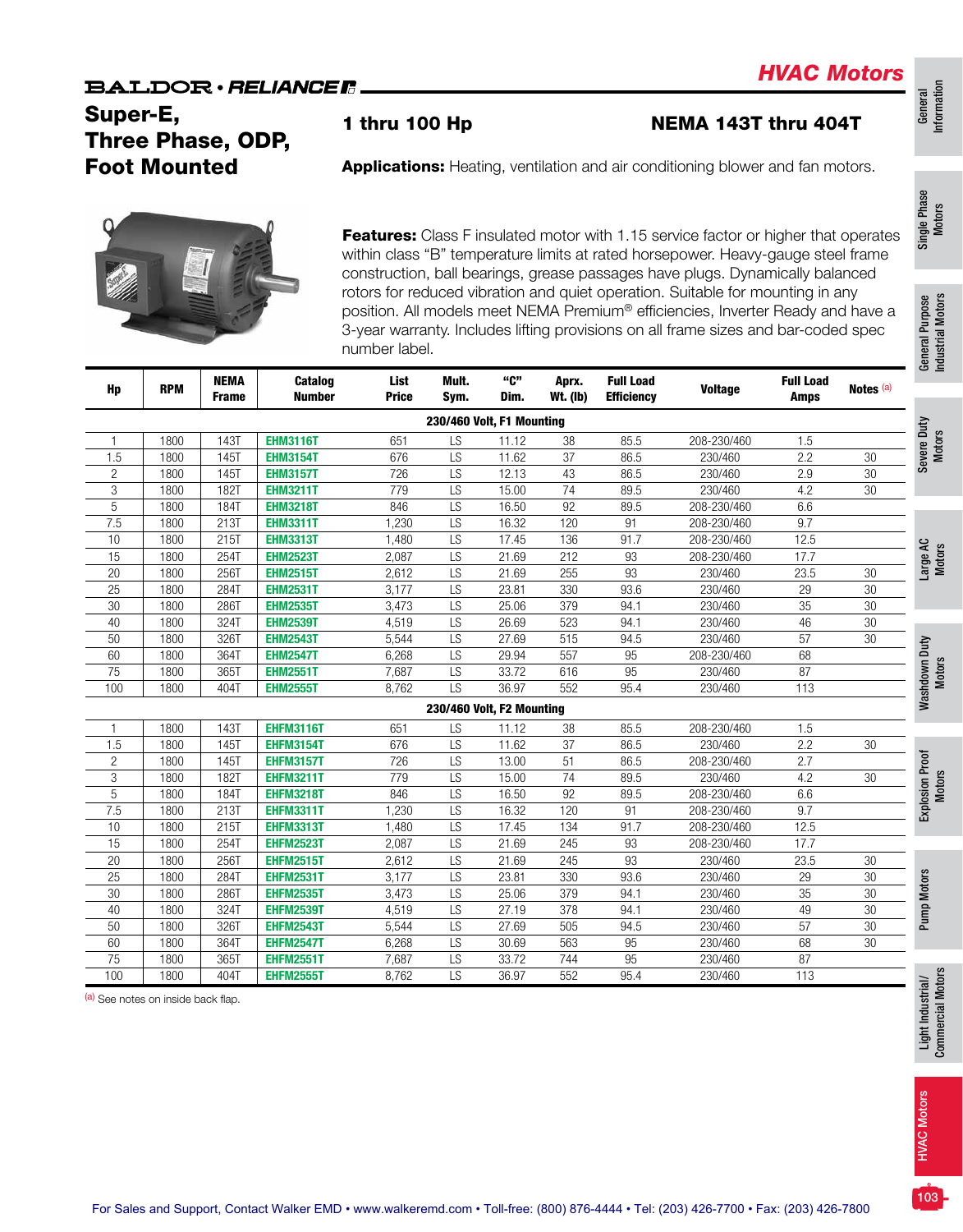# **BALDOR** · RELIANCE R.

|                 | Hp             | <b>RPM</b>                     | <b>NEMA</b><br>Frame | Catalog<br><b>Number</b> | List<br><b>Price</b> | Mult.<br>Sym. | "C"<br>Dim.     | Aprx.<br><b>Wt. (Ib)</b> | <b>Full Load</b><br><b>Efficiency</b> | <b>Voltage</b> | <b>Full Load</b><br><b>Amps</b> | Notes (a) |
|-----------------|----------------|--------------------------------|----------------------|--------------------------|----------------------|---------------|-----------------|--------------------------|---------------------------------------|----------------|---------------------------------|-----------|
|                 |                |                                |                      |                          |                      |               | <b>200 Volt</b> |                          |                                       |                |                                 |           |
| Single Phase    |                | 1800                           | 143T                 | <b>EHM3116T-8</b>        | 651                  | LS            | 11.12           | 29                       | 85.5                                  | 200            | 3.5                             |           |
|                 | 1.5            | 1800                           | 145T                 | <b>EHM3154T-8</b>        | 676                  | <b>LS</b>     | 11.62           | 37                       | 86.5                                  | 200            | 5.1                             |           |
|                 | $\overline{c}$ | 1800                           | 145T                 | <b>EHM3157T-8</b>        | 726                  | LS            | 12.13           | 30                       | 86.5                                  | 200            | 6.5                             |           |
|                 | 3              | 1800                           | 182T                 | <b>EHM3211T-8</b>        | 779                  | LS            | 15.00           | 74                       | 89.5                                  | 200            | 9.7                             |           |
|                 | 5              | 1800                           | 184T                 | <b>EHM3218T-8</b>        | 846                  | <b>LS</b>     | 16.50           | 92                       | 89.5                                  | 200            | 15.3                            |           |
| General Purpose | 7.5            | 1800                           | 213T                 | <b>EHM3311T-8</b>        | .230                 | LS            | 16.32           | 112                      | 91                                    | 200            | 22.2                            |           |
|                 | 10             | 1800                           | 215T                 | <b>EHM3313T-8</b>        | ,480                 | <b>LS</b>     | 17.45           | 124                      | 91.7                                  | 200            | 29.5                            |           |
|                 | 15             | 1800                           | 254T                 | <b>EHFM2523T-8</b>       | 2,082                | <b>LS</b>     | 21.69           | 234                      | 93                                    | 200            | 40.7                            | 6         |
|                 |                |                                | 254T                 | <b>EHM2523T-8</b>        | 2,087                | <b>LS</b>     | 21.69           | 234                      | 93                                    | 200            | 40.7                            |           |
|                 | 20             | 1800                           | 256T                 | <b>EHM2515T-8</b>        | 2,612                | <b>LS</b>     | 21.69           | 250                      | 93                                    | 200            | 54.3                            |           |
|                 | 25             | 1800                           | 284T                 | <b>EHM2531T-8</b>        | 3,177                | LS            | 23.81           | 330                      | 93.6                                  | 200            | 69.5                            |           |
|                 | 30             | 1800                           | 286T                 | <b>EHM2535T-8</b>        | 3,473                | <b>LS</b>     | 25.06           | 465                      | 94.1                                  | 200            | 81                              |           |
|                 | 40             | 1800                           | 324T                 | <b>EHM2539T-8</b>        | 4,519                | <b>LS</b>     | 26.69           | 477                      | 94.1                                  | 200            | 108                             |           |
|                 | 50             | 1800                           | 326T                 | <b>EHM2543T-8</b>        | 5,544                | LS            | 27.69           | 497                      | 94.5                                  | 200            | 132                             |           |
| Severe Duty     |                | See notes on inside back flap. |                      |                          |                      |               |                 |                          |                                       |                |                                 |           |

General Information

Information

Motors

Industrial Motors

Industrial Motors

Motors

Large AC Motors

Washdown Duty Washdown Duty<br>Motors

Explosion Proof Motors

**Explosion Proof** 

Pump Motors

Pump Motors

Light Industrial/ Commercial Motors

Light Industrial/<br>Commercial Motors

# Super-E, Three Phase, TEFC, Foot Mounted

### 1 thru 50 Hp NEMA 143T thru 326T

*HVAC Motors*

Applications: Heating, ventilation and air conditioning blower and fan motors.

Features: Class F Insulation, 1.15 service factor, ball bearings with plugged grease passages, heavy-gauge steel and cast-iron frames, dynamically balanced rotors for reduced vibration and quiet operation. Suitable for mounting in any position. All models meet or exceed NEMA Premium® efficiencies, are Inverter Ready, and have a 3-year warranty. Includes bar-coded spec number label.

| Hp             | <b>RPM</b>      | <b>NEMA</b><br><b>Frame</b> | Catalog<br><b>Number</b> | List<br><b>Price</b> | Mult.<br>Sym. | "ር"<br>Dim.  | Aprx.<br><b>Wt. (Ib)</b> | <b>Full Load</b><br><b>Efficiency</b> | <b>Voltage</b> | <b>Full Load</b><br>Amps | Notes (a)      |  |  |  |
|----------------|-----------------|-----------------------------|--------------------------|----------------------|---------------|--------------|--------------------------|---------------------------------------|----------------|--------------------------|----------------|--|--|--|
|                |                 |                             |                          |                      |               | 230/460 Volt |                          |                                       |                |                          |                |  |  |  |
|                | 1800            | 143T                        | <b>EHM3546T</b>          | 734                  | <b>LS</b>     | 12.31        | 37                       | 85.5                                  | 208-230/460    | 1.5                      |                |  |  |  |
| 1.5            | 1800            | 145T                        | <b>EHM3554T</b>          | 737                  | LS            | 13.29        | 44                       | 86.5                                  | 208-230/460    | 2.2                      | 1              |  |  |  |
| $\overline{c}$ | 1800            | 145T                        | <b>EHM3558T</b>          | 789                  | LS            | 13.29        | 45                       | 86.5                                  | 208-230/460    | 2.9                      |                |  |  |  |
| 3              | 1800            | 182T                        | <b>EHM3611T</b>          | 869                  | LS            | 16.54        | 70                       | 89.5                                  | 208-230/460    | 4.2                      |                |  |  |  |
| 5              | 1800            | 184T                        | <b>EHM3615T</b>          | 949                  | LS            | 18.04        | 85                       | 89.5                                  | 208-230/460    | 6.7                      |                |  |  |  |
| 7.5            | 1800            | 213T                        | <b>EHM3710T</b>          | 1.353                | <b>LS</b>     | 19.03        | 119                      | 91.7                                  | 208-230/460    | 9.4                      |                |  |  |  |
| 10             | 1800            | 215T                        | <b>EHM3714T</b>          | 1,526                | LS            | 20.53        | 165                      | 91.7                                  | 208-230/460    | 12                       |                |  |  |  |
| 15             | 1800            | 254T                        | <b>EHM2333T</b>          | 2,332                | LS            | 23.16        | 238                      | 92.4                                  | 208-230/460    | 18.5                     |                |  |  |  |
| 20             | 1800            | 256T                        | <b>EHM2334T</b>          | 2.821                | <b>LS</b>     | 23.16        | 303                      | 93                                    | 208-230/460    | 24                       |                |  |  |  |
| 25             | 1800            | 284T                        | <b>EHM4103T</b>          | 3,680                | LS            | 27.76        | 437                      | 93.6                                  | 208-230/460    | 30                       |                |  |  |  |
| 30             | 1800            | <b>286T</b>                 | <b>EHM4104T</b>          | 4,360                | LS            | 27.76        | 460                      | 93.6                                  | 208-230/460    | 38                       |                |  |  |  |
| 40             | 1800            | 324T                        | <b>EHM4110T</b>          | 5,691                | <b>LS</b>     | 30.28        | 642                      | 94.1                                  | 208-230/460    | 48                       |                |  |  |  |
| 50             | 1800            | 326T                        | <b>EHM4115T</b>          | 6,198                | LS            | 30.28        | 635                      | 94.5                                  | 230/460        | 57                       | 1,30           |  |  |  |
|                | <b>575 Volt</b> |                             |                          |                      |               |              |                          |                                       |                |                          |                |  |  |  |
|                | 1800            | 143T                        | <b>EHM3546T-5</b>        | 734                  | <b>LS</b>     | 12.31        | 32                       | 85.5                                  | 575            | 1.2                      | 1              |  |  |  |
| 1.5            | 1800            | 145T                        | <b>EHM3554T-5</b>        | 737                  | LS            | 13.29        | 38                       | 86.5                                  | 575            | 1.8                      | 1              |  |  |  |
| $\overline{c}$ | 1800            | 145T                        | <b>EHM3558T-5</b>        | 789                  | LS            | 14.19        | 43                       | 86.5                                  | 575            | 2.4                      |                |  |  |  |
| 3              | 1800            | <b>182T</b>                 | <b>EHM3611T-5</b>        | 869                  | LS            | 16.54        | 70                       | 89.5                                  | 575            | 3.3                      | $\overline{1}$ |  |  |  |
| 5              | 1800            | 184T                        | <b>EHM3615T-5</b>        | 949                  | LS            | 18.04        | 83                       | 89.5                                  | 575            | 5.3                      | 1              |  |  |  |
| 7.5            | 1800            | 213T                        | <b>EHM3710T-5</b>        | .353                 | LS            | 19.03        | 120                      | 91.7                                  | 575            | 7.6                      | 1              |  |  |  |
| 10             | 1800            | 215T                        | <b>EHM3714T-5</b>        | 1,526                | LS            | 20.53        | 165                      | 91.7                                  | 575            | 9.6                      | $\mathbf{1}$   |  |  |  |
| 15             | 1800            | <b>254T</b>                 | <b>EHM2333T-5</b>        | 2,332                | LS            | 23.16        | 255                      | 92.4                                  | 575            | 14.8                     | $\overline{1}$ |  |  |  |
| 20             | 1800            | 256T                        | <b>EHM2334T-5</b>        | 2,821                | LS            | 23.16        | 303                      | 93                                    | 575            | 19.2                     | 1              |  |  |  |
| 25             | 1800            | <b>284T</b>                 | <b>EHM4103T-5</b>        | 3,680                | LS            | 27.76        | 399                      | 93.6                                  | 575            | 23.9                     |                |  |  |  |
| 30             | 1800            | <b>286T</b>                 | <b>EHM4104T-5</b>        | 4,360                | LS            | 27.76        | 437                      | 93.6                                  | 575            | 29                       |                |  |  |  |
| 40             | 1800            | <b>324T</b>                 | <b>EHM4110T-5</b>        | 5,691                | LS            | 30.28        | 578                      | 94.1                                  | 575            | 39                       |                |  |  |  |
| 50             | 1800            | 326T                        | <b>EHM4115T-5</b>        | 6,198                | LS.           | 30.28        | 625                      | 94.5                                  | 575            | 45.6                     | $\mathbf{1}$   |  |  |  |

**Cast Iron Frame** (a) See notes on inside back flap.

104

HVAC Motors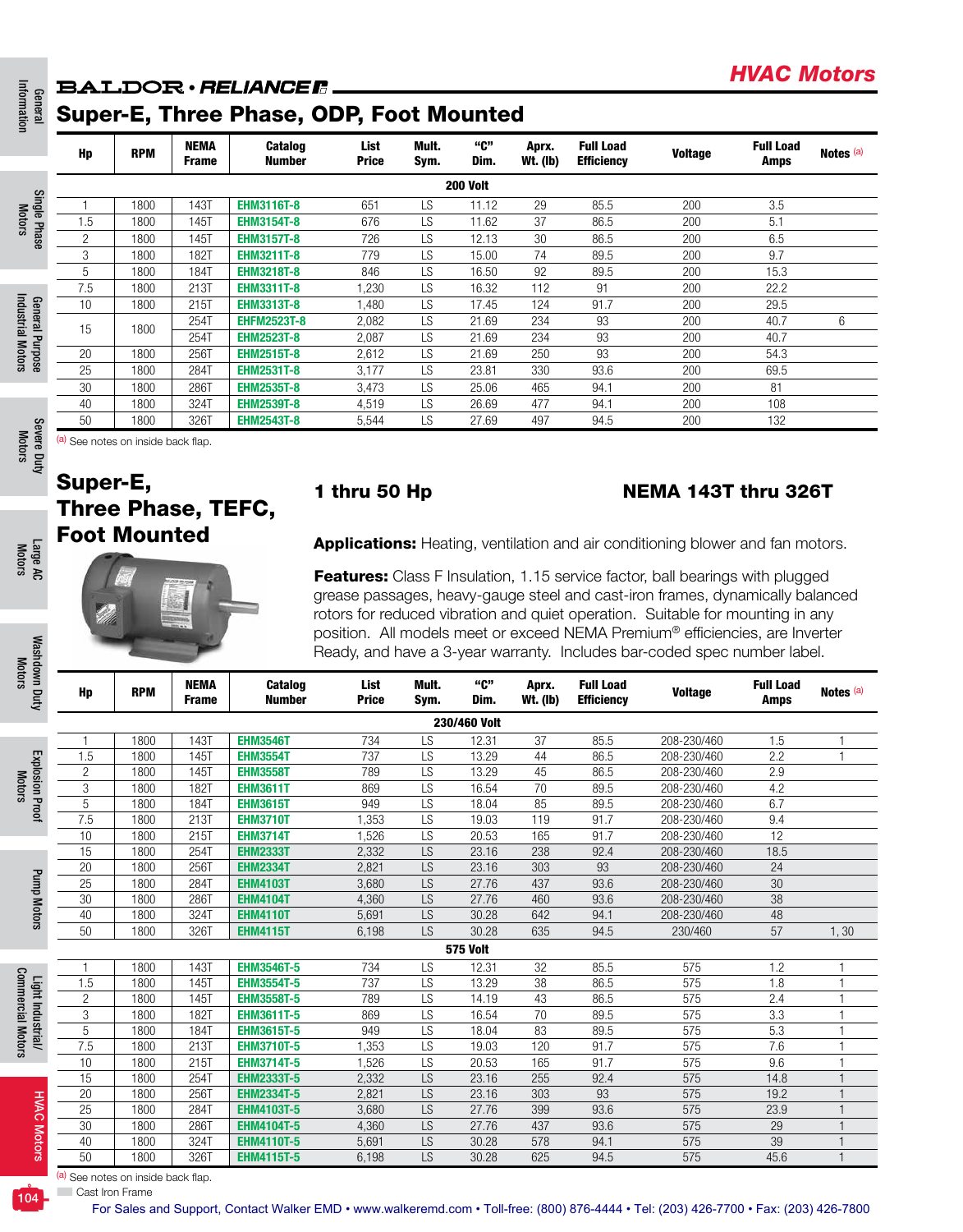### **BALDOR** · RELIANCE R

*HVAC Motors*

## (PSC) - Direct Drive Fan, Single Phase, TEAO

Applications: Confinement houses, exhaust fans, air handling fans, unit heaters.

1/4 thru 3/4 Hp NEMA 48Z thru 56Z



Features: Double sealed ball bearings, rugged steel frame, corrosion resistant epoxy finish. 1" extended thru bolts. Permanent split capacitor.

| Hp  | <b>RPM</b> | <b>NEMA</b><br><b>Frame</b> | <b>Catalog</b><br><b>Number</b> | List<br><b>Price</b> | Mult.<br>Sym. | "C"<br>Dim.           | Aprx.<br><b>Wt. (Ib)</b> | <b>Full Load</b><br><b>Efficiency</b> | <b>Voltage</b> | <b>Full Load</b><br>Amps | Notes (a) |
|-----|------------|-----------------------------|---------------------------------|----------------------|---------------|-----------------------|--------------------------|---------------------------------------|----------------|--------------------------|-----------|
|     |            |                             |                                 |                      |               | <b>Resilient Base</b> |                          |                                       |                |                          |           |
|     | 1800       | 48Z                         | <b>CHC3413A</b>                 | 399                  | K.            | 11.35                 | 22                       | 54                                    | 115/230        | 2.4                      | 2, 29     |
| 1/4 | 1200       | 48Z                         | <b>CHC3414A</b>                 | 471                  | K.            | 11.97                 | 25                       | 51                                    | 115/230        | 2.2                      | 2, 29     |
|     | 1800       | 48Z                         | <b>CHC3416A</b>                 | 434                  | K             | 11.97                 | 25                       | 56                                    | 115/230        | 2.8                      | 2, 29     |
| 1/3 | 1200       | 48Z                         | <b>CHC3417A</b>                 | 543                  | K.            | 11.97                 | 27                       | 54                                    | 115/230        | 2.8                      | 2, 29     |
|     | 1800       | 56Z                         | <b>CHC3524A</b>                 | 487                  | K.            | 13.59                 | 28                       | 67                                    | 115/230        | 3.4                      | 2,74      |
| 1/2 |            | 56Z                         | <b>CHL3523A</b>                 | 487                  | K.            | 12.72                 | 28                       | 68                                    | 115/230        | 3.7                      | 3, 30, 74 |
|     | 1200       | 56Z                         | <b>CHC3525A</b>                 | 623                  | K             | 13.54                 | 43                       | 62                                    | 115/230        | 3.6                      | 2,74      |
|     | 900        | 56Z                         | <b>CHC3526A</b>                 | 771                  | K.            | 14.42                 | 49                       | 50                                    | 115/230        | 4.6                      | 2,74      |
| 3/4 | 1200       | 56Z                         | <b>CHC3528A</b>                 | 738                  | K             | 14.42                 | 50                       | 71                                    | 115/230        | 4.5                      | 2,74      |
|     |            |                             |                                 |                      |               | <b>Foot Mounted</b>   |                          |                                       |                |                          |           |
| 1/4 | 1800       | 48Z                         | <b>PSC3413A</b>                 | 400                  | K.            | 11.34                 | 20                       | 65.5                                  | 115/230        | 1.3                      | 2, 29     |
| 1/3 | 1800       | 48Z                         | <b>PSC3416A</b>                 | 444                  | K.            | 11.34                 | 21                       | 62                                    | 115/230        | 1.8                      | 2, 29     |
| 1/2 | 1800       | 48Z                         | <b>PSC3524A</b>                 | 487                  | K.            | 11.96                 | 24                       | 65                                    | 115/230        | 3                        | 2, 29     |

(a) See notes on inside back flap.

## Condenser Fan, Three Phase, ODP, "Belly Band" Round Body



### 1/2 thru 1-1/2 Hp NEMA 48YZ thru 56YZ

Applications: Designed specifically for use on commercial refrigeration condenser units and air conditioning units.

**Features:** Corrosion resistant finish, ball bearings, dynamically balanced for quiet operation. Automatic reset thermal. Shaft 6" long - keyway and flat are 90° apart. Reconnectable leads in pulley endplate.

| Hp  | <b>RPM</b> | <b>NEMA</b><br>Frame | <b>Catalog</b><br><b>Number</b> | List<br><b>Price</b> | Mult.<br>Svm. | "ር"<br>Dim. | Aprx.<br><b>Wt. (Ib)</b> | <b>Full Load</b><br><b>Efficiency</b> | <b>Voltage</b> | <b>Full Load</b><br>Amps | Notes <sup>(a)</sup> |
|-----|------------|----------------------|---------------------------------|----------------------|---------------|-------------|--------------------------|---------------------------------------|----------------|--------------------------|----------------------|
| 1/2 | 1200       | 48YZ                 | <b>CFM3036A</b>                 | 566                  |               | 14.29       | 25                       | 72                                    | 208-230/460    | .2                       | 2, 20                |
|     |            | 56YZ                 | <b>CFM3136A</b>                 | 586                  |               | 15.30       | 35                       | 70                                    | 208-230/460    | 1.2                      |                      |
| 3/4 | 1200       | 48YZ                 | <b>CFM3046A</b>                 | 614                  |               | 16.02       | 34                       |                                       | 208-230/460    | .5                       | 2, 20                |
|     |            | 56YZ                 | <b>CFM3146A</b>                 | 633                  |               | 15.55       | 33                       | 75.5                                  | 208-230/460    | 1.4                      |                      |
|     | 1200       | 56YZ                 | <b>CFM3156A</b>                 | 722                  |               | 16.55       | 37                       | 75.5                                  | 208-230/460    |                          |                      |
| 1/2 | 1200       | 56YZ                 | <b>CFM3166A</b>                 | 785                  |               | 17.43       | 47                       | 76                                    | 208-230/460    | 2.5                      |                      |

(a) See notes on inside back flap.

HVAC Motors

**HVAC Motors** 

Industrial Motors

Industrial Motors

General<br>Information Information

Single Phase Single Phase<br>Motors

ose

Pump Motors

Pump Motors

Light Industrial/ Commercial Motors

Light Industrial/<br>Commercial Motors